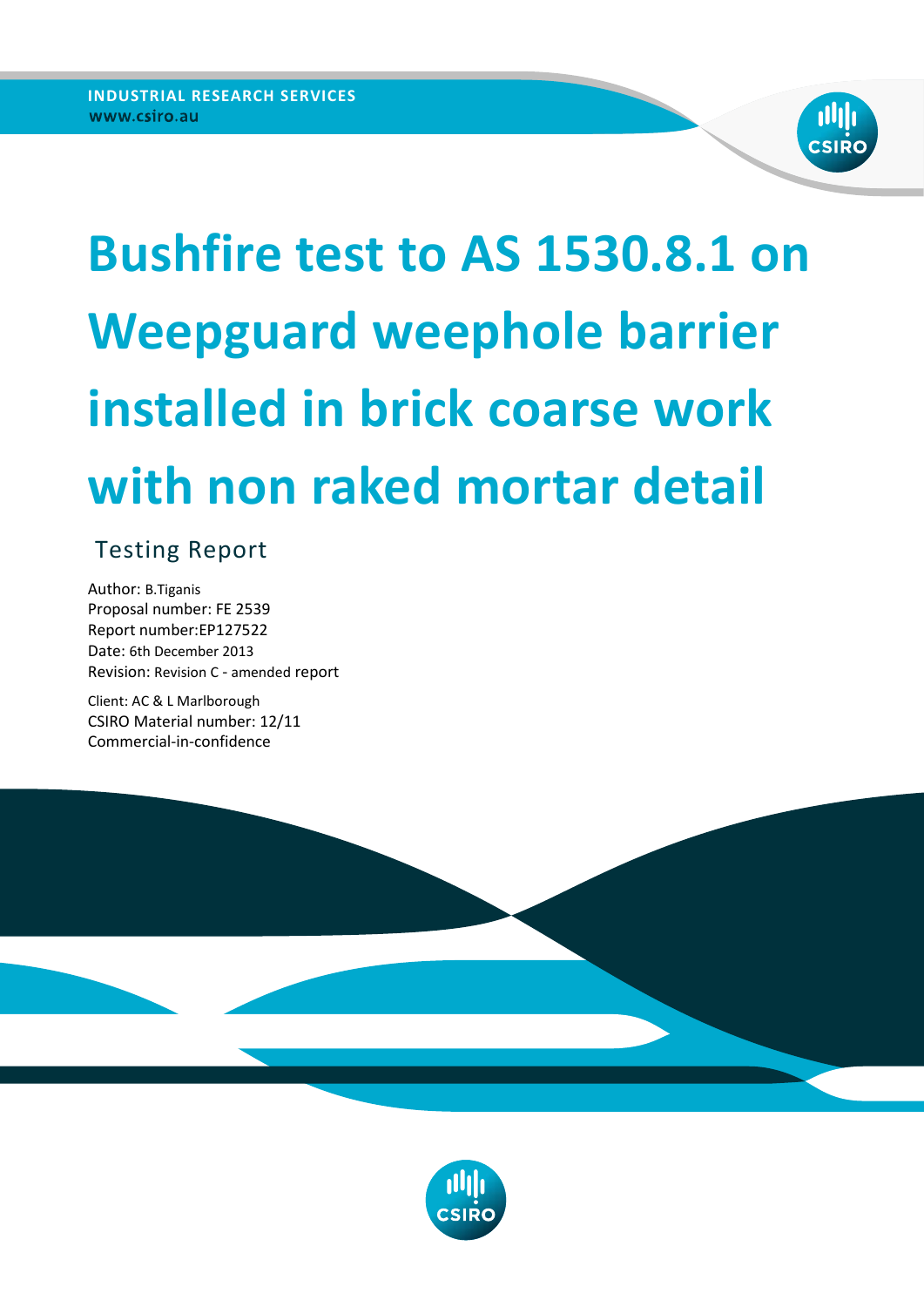#### Inquiries should be address to:

| The Chief                 | Author                    | Client                    |
|---------------------------|---------------------------|---------------------------|
| <b>CMSE</b>               | <b>CMSE</b>               | AC & L Marlborough        |
| Private Bag 33            | 37 Graham Road            | 58 Ocean Reach            |
| Clayton South, VIC 3169   | Highett, VIC 3190         | Cape Woolamai VIC, 3190   |
| Telephone +61 3 9545 2777 | Telephone +61 3 9252 6000 | Telephone +61 3 9252 6000 |
| <b>Proposal Details</b>   |                           |                           |

### Document: Testing Report Project: Bushfire test to AS 1530.8.1 on Weepguard weephole barrier installed in brick coarse work with non raked mortar detail

Client: AC & L Marlborough Proposal number: FE 2539

#### Proposal Status and Revision History

| <b>VERSION</b>    | <b>STATUS</b>                       | <b>DATE</b>            | <b>DISTRIBUTION</b> | <b>COMMENT</b> | <b>FORMAT</b> |
|-------------------|-------------------------------------|------------------------|---------------------|----------------|---------------|
| <b>Revision A</b> | Draft for internal review           | 8th August 2012        | <b>CSIRO</b>        |                | Word          |
| <b>Revision B</b> | Final for issue                     | 24st September<br>2012 | CSIRO and client.   |                | Pdf           |
| <b>Revision C</b> | Final for issue - amended<br>report | 6th December<br>2013   | CSIRO and client.   |                | Pdf           |

#### Proposal Authorisation

| <b>AUTHOR</b>                  | <b>REVIEWED BY</b>             | <b>AUTHORISED BY</b>           |
|--------------------------------|--------------------------------|--------------------------------|
| <b>B.</b> Tiganis              | A. Webb                        | A. Webb                        |
| <b>Fire Safety Engineering</b> | <b>Fire Safety Engineering</b> | <b>Fire Safety Engineering</b> |
| is upper                       |                                | $-\sqrt{\frac{1}{1}}$          |
| 6th December 2013              | 6th December 2013              | 6th December 2013              |

#### Copyright and disclaimer

© 2013 CSIRO To the extent permitted by law, all rights are reserved and no part of this publication covered by copyright may be reproduced or copied in any form or by any means except with the written permission of CSIRO.

#### Important disclaimer

This document is a proposal prepared for AC & L Marlborough. This report is subject to binding obligations under which it was prepared. In particular, the Report must not be used:

- as a means of endorsement; or
- in a company prospectus or notification to a Stock Exchange document for capital raising, without the prior written consent of CSIRO.

The Report may be published verbatim and in full, provided that a statement is included on the publication that it is a copy of the Report issued by CSIRO. Excerpts of the Report may not be published without the prior written consent of CSIRO.

CSIRO advises that the information contained in this publication comprises general statements based on scientific research. The reader is advised and needs to be aware that such information may be incomplete or unable to be used in any specific situation. No reliance or actions must therefore be made on that information without seeking prior expert professional, scientific and technical advice. To the extent permitted by law, CSIRO (including its employees and consultants) excludes all liability to any person for any consequences, including but not limited to all losses, damages, costs, expenses and any other compensation, arising directly or indirectly from using this publication (in part or in whole) and any information or material contained in it.

Bushfire test to AS 1530.8.1 on Weepguard weephole barrier installed in brick coarse work with non raked mortar detail • EP127522, Revision C amended report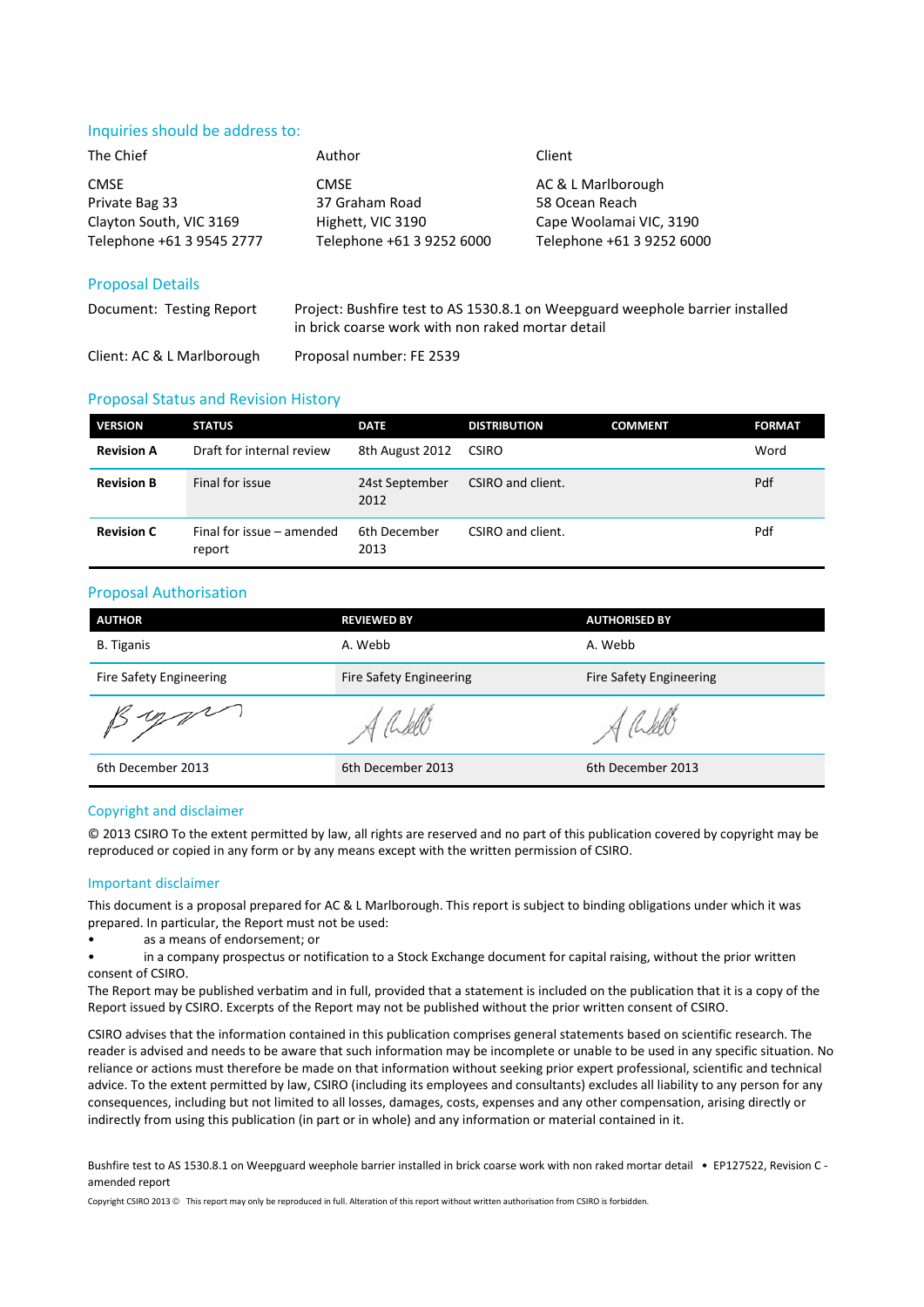# **Contents**

| $\mathbf{1}$   |     |  |
|----------------|-----|--|
|                | 1.1 |  |
|                | 1.2 |  |
|                | 1.3 |  |
|                | 1.4 |  |
|                | 1.5 |  |
| $\overline{2}$ |     |  |
|                | 2.1 |  |
| 3              |     |  |
| 4              |     |  |
| 5              |     |  |
| 6              |     |  |
| 7              |     |  |
|                | 7.1 |  |
|                | 7.2 |  |
| 8              |     |  |
| 9              |     |  |
| 10             |     |  |

# **Figures**

| Figure 4: Side view of Weepguard/wall specimen installation showing insulation of cavity at the end and                                                               |  |
|-----------------------------------------------------------------------------------------------------------------------------------------------------------------------|--|
|                                                                                                                                                                       |  |
| Figure 6: Thermocouples in weephole cavity and in cavity between cement sheet and brick wall7                                                                         |  |
|                                                                                                                                                                       |  |
|                                                                                                                                                                       |  |
|                                                                                                                                                                       |  |
|                                                                                                                                                                       |  |
|                                                                                                                                                                       |  |
| Bushfire test to AS 1530.8.1 on Weepguard weephole barrier installed in brick coarse work with non raked mortar detail • EP127522, Revision C -<br>amended report   i |  |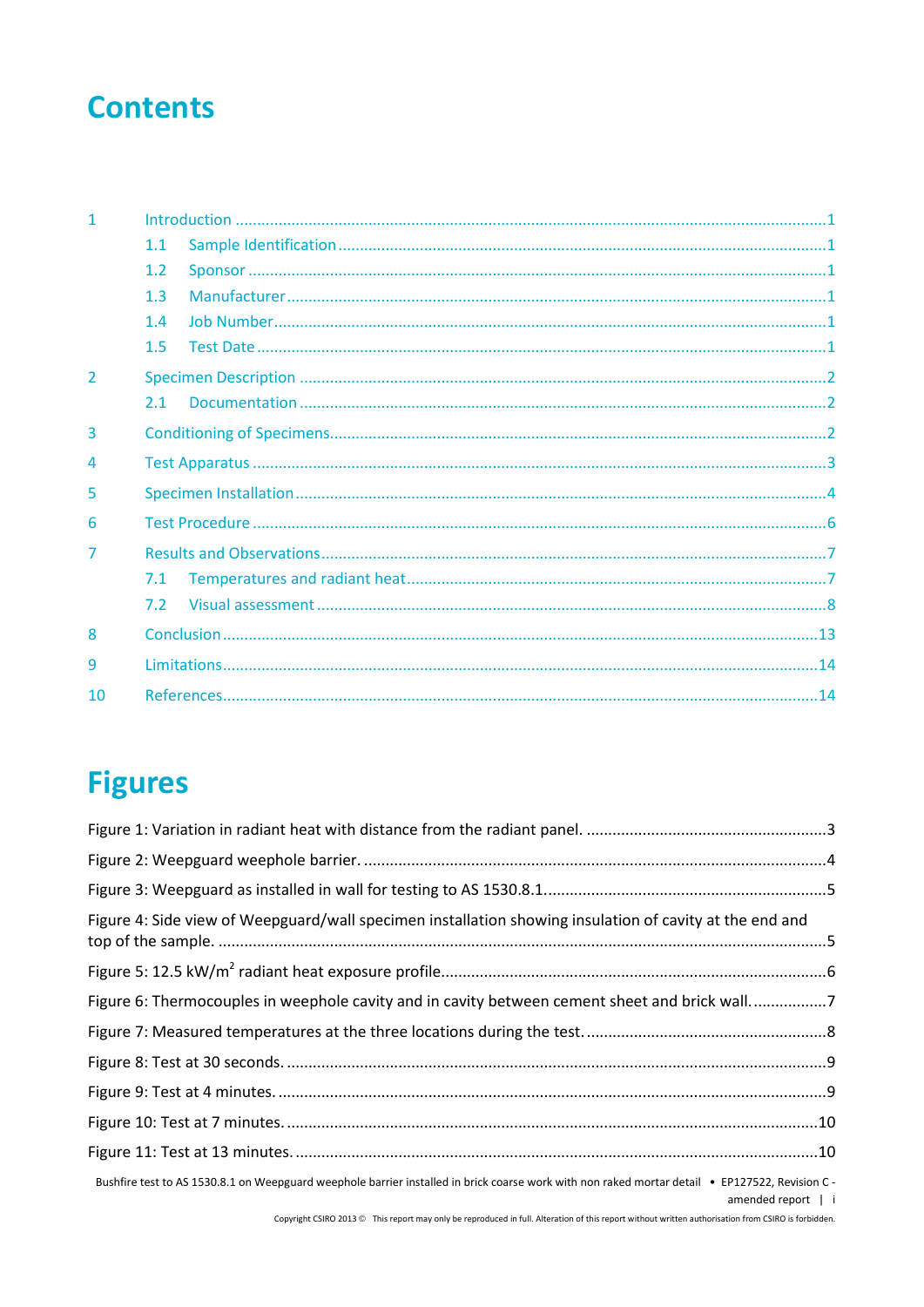| Figure 14: Post test inspection of Weepguard weephole barrier removed from wall structure12 |  |
|---------------------------------------------------------------------------------------------|--|

# **Tables**

|--|

ii | Bushfire test to AS 1530.8.1 on Weepguard weephole barrier installed in brick coarse work with non raked mortar detail • EP127522, Revision C - amended report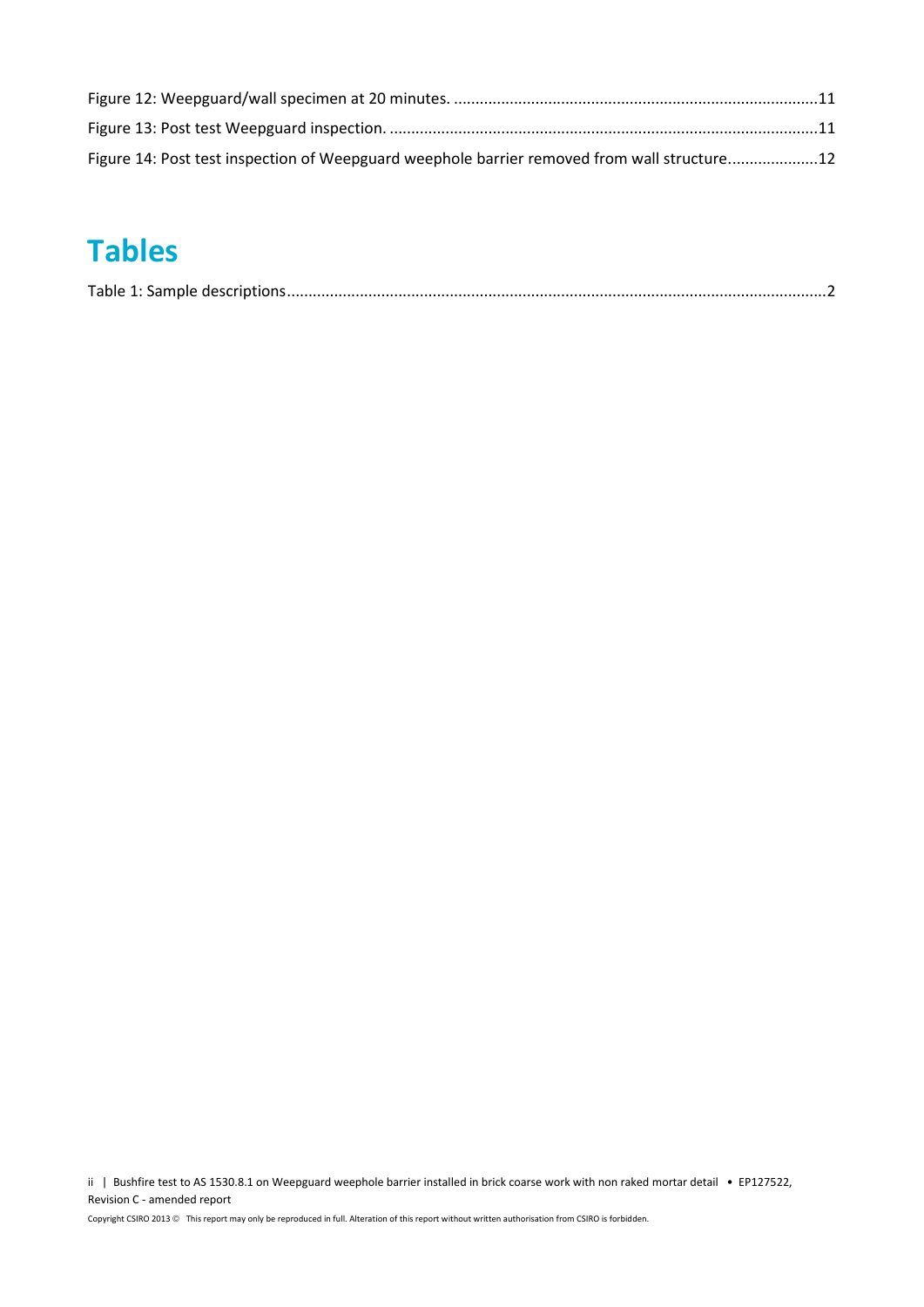### <span id="page-4-0"></span>**1 Introduction**

This report describes a pilot scale test performed on a product namely Weepguard used to cover building weepholes, to determine its performance under bushfire conditions based on AS 1530.8.1<sup>1</sup>, a 12.5 kW/m<sup>2</sup> radiant heat exposure and a Class A timber crib. As a standard test specimen for testing the product under AS 1530.8.1 was not available the test was performed with the Weepguard weephole barrier installed in a brick wall detail supplied by AC & L Marlborough as described in Sections 2 &5. The results and relevant conclusions of the testing and hence any certification apply specifically and only to the specimen in the complete system assessed as described in Section 2& 5.

Tests were performed on behalf of AC & L Marlborough. The test was conducted on  $13<sup>th</sup>$  September 2012 at CSIRO's Highett Laboratory by a team lead by Alex Webb. It was observed by Bill Tiganis.

The CSIRO Specimen Identification Number: 12/11.

### <span id="page-4-1"></span>1.1 Sample Identification

See Table 1.

### <span id="page-4-2"></span>1.2 Sponsor

AC & L Marlborough

58 Ocean Reach, Cape Woolamai, Victoria 3925, Australia.

### <span id="page-4-3"></span>1.3 Manufacturer

Forme Technologies, Carrum Downs, Victoria 3201.

### <span id="page-4-4"></span>1.4 Job Number

FE 2539.

### <span id="page-4-5"></span>1.5 Test Date

13/9/2012.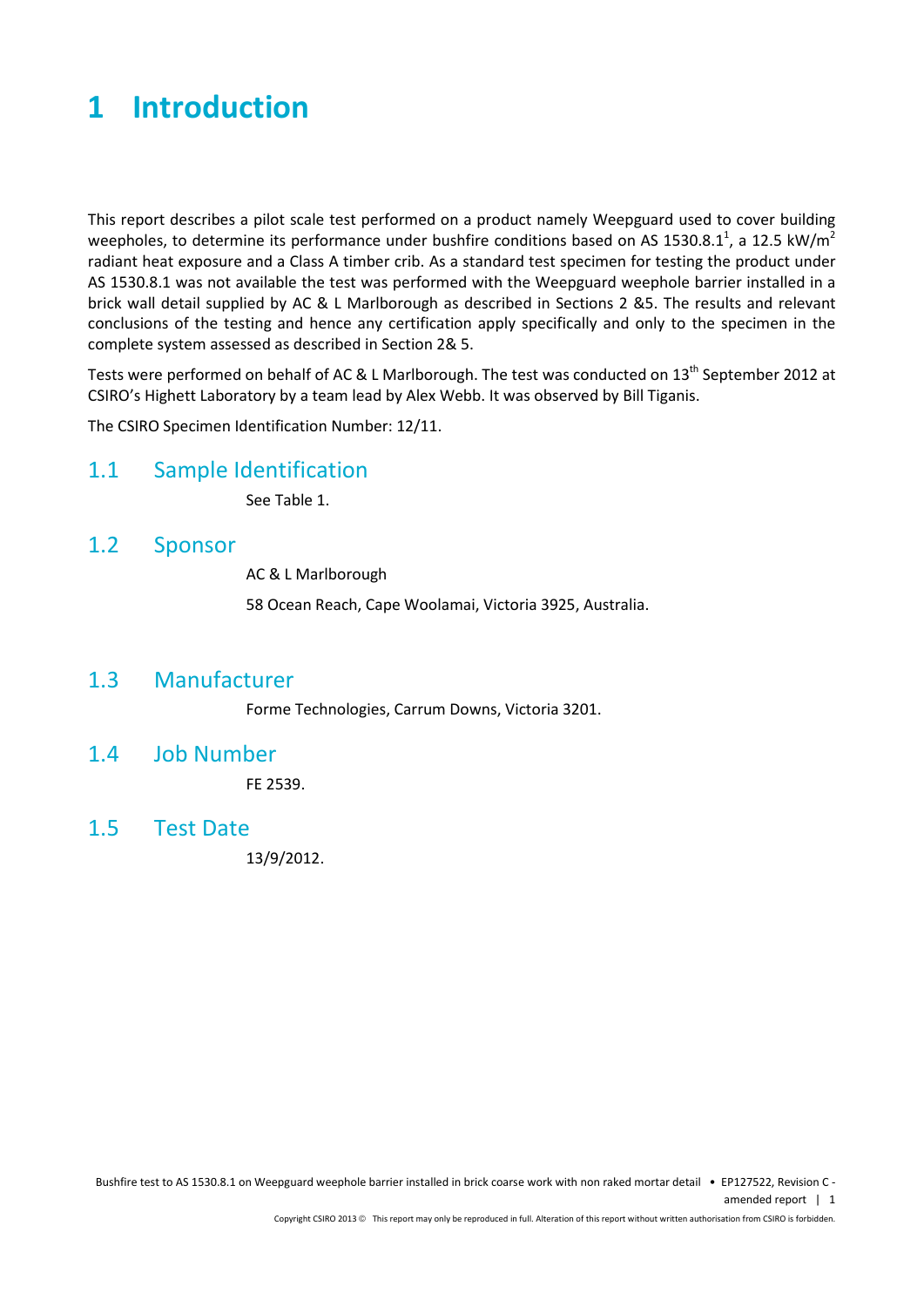# <span id="page-5-0"></span>**2 Specimen Description**

Samples were selected and provided by the sponsor and described as follows in [Table 1.](#page-5-3) CSIRO were not involved in the sample selection.

#### <span id="page-5-3"></span>**Table 1: Sample descriptions**

| <b>CSIRO</b><br>material<br>number | <b>Description</b>                                                                                                                                                                                                                       |
|------------------------------------|------------------------------------------------------------------------------------------------------------------------------------------------------------------------------------------------------------------------------------------|
| 12/11                              | Trade name or other identification: Weepguard                                                                                                                                                                                            |
|                                    | Client: AC & L Marlborough.                                                                                                                                                                                                              |
|                                    | Manufacturer: Material – Duromer Products Pty Ltd, PO BOX 3070 Rhodes NSW 2138. Injection moulding –<br>Forme Technologies Carrum Downs Victoria 3201.                                                                                   |
|                                    | Description of the product: Weepguard is a one piece weephole barrier with integrated screen mesh (hole<br>dimensions 1.2 mm x 0.5 mm). Weepguard is injection moulded using Duralon Nylon 6 F03 polymer (fire<br>retarded Nylon $-6$ ). |
|                                    | <b>Colour:</b> Available in several colours. Colour tested was Sandstone.                                                                                                                                                                |
|                                    | Adhesive: No adhesive.                                                                                                                                                                                                                   |
|                                    | <b>Density:</b> Specified as 1.17 $kg/m3$                                                                                                                                                                                                |
|                                    | <b>Flame Retardant:</b> Non halogenated Fire retardant (Equivalent UL 94 V-0 1.6 mm Pass).                                                                                                                                               |
|                                    | Specimen Thickness: 3 mm                                                                                                                                                                                                                 |
|                                    |                                                                                                                                                                                                                                          |

### <span id="page-5-1"></span>2.1 Documentation

CSIRO specimen description forms have been provided by the client for this specimen. Test Agreement and form FTAF33 dated 6<sup>th</sup> September 2012.

### <span id="page-5-2"></span>**3 Conditioning of Specimens**

Prior to the test, the specimens were conditioned at standard temperature  $23+/-3$ °C and humidity 50+/-5% RH for 7 days.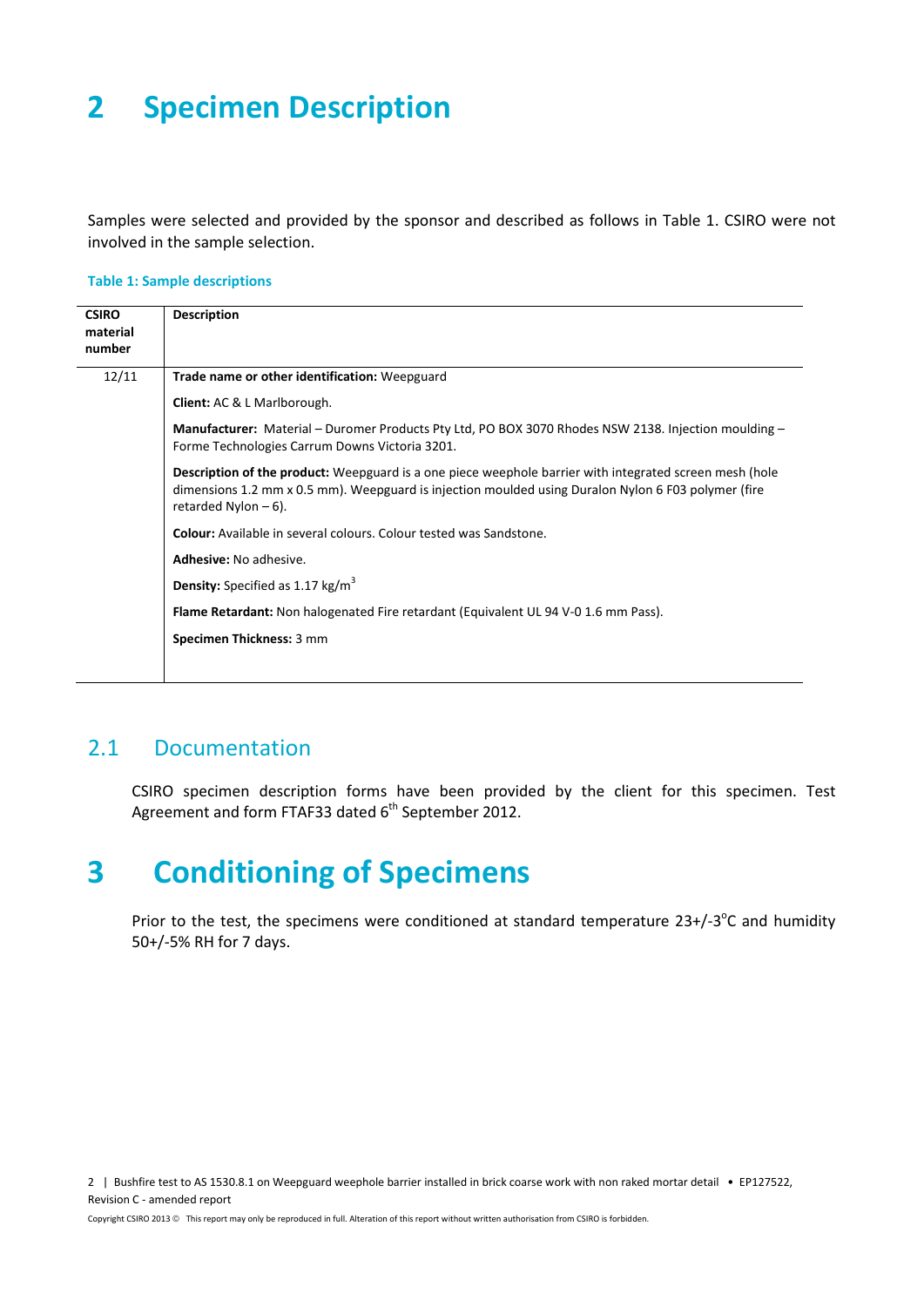# <span id="page-6-0"></span>**4 Test Apparatus**

The test was conducted using the bushfire radiant panel test facility at CSIRO's Highett Laboratory.

The test apparatus consists of:

- A stationary 1.5m by 1.5m gas fuelled radiant panel providing an effective constant radiant heat source.
- A computer controlled carriage which allows the position of the test specimen relative to the radiant panel to be varied. By varying the position of the test specimen the level of radiant heat exposure was varied (see Figure 1). The system was pre-programmed so a time varying radiant heat profile can be applied to the test specimen.
- Medtherm Corporation, model 64-10SB-18 water cooled Schmidt-Boelter radiometers with a range of 0 - 100 kW/ $m^2$ .
- Thermocouples, 1.5mm diameter, Type K, Mineral Insulated Metal Sheath (MIMS) with stainless steel (AISI 310) sheath, magnesium oxide powder insulation and PVC leads



<span id="page-6-1"></span>**Figure 1: Variation in radiant heat with distance from the radiant panel.**

Bushfire test to AS 1530.8.1 on Weepguard weephole barrier installed in brick coarse work with non raked mortar detail • EP127522, Revision C amended report | 3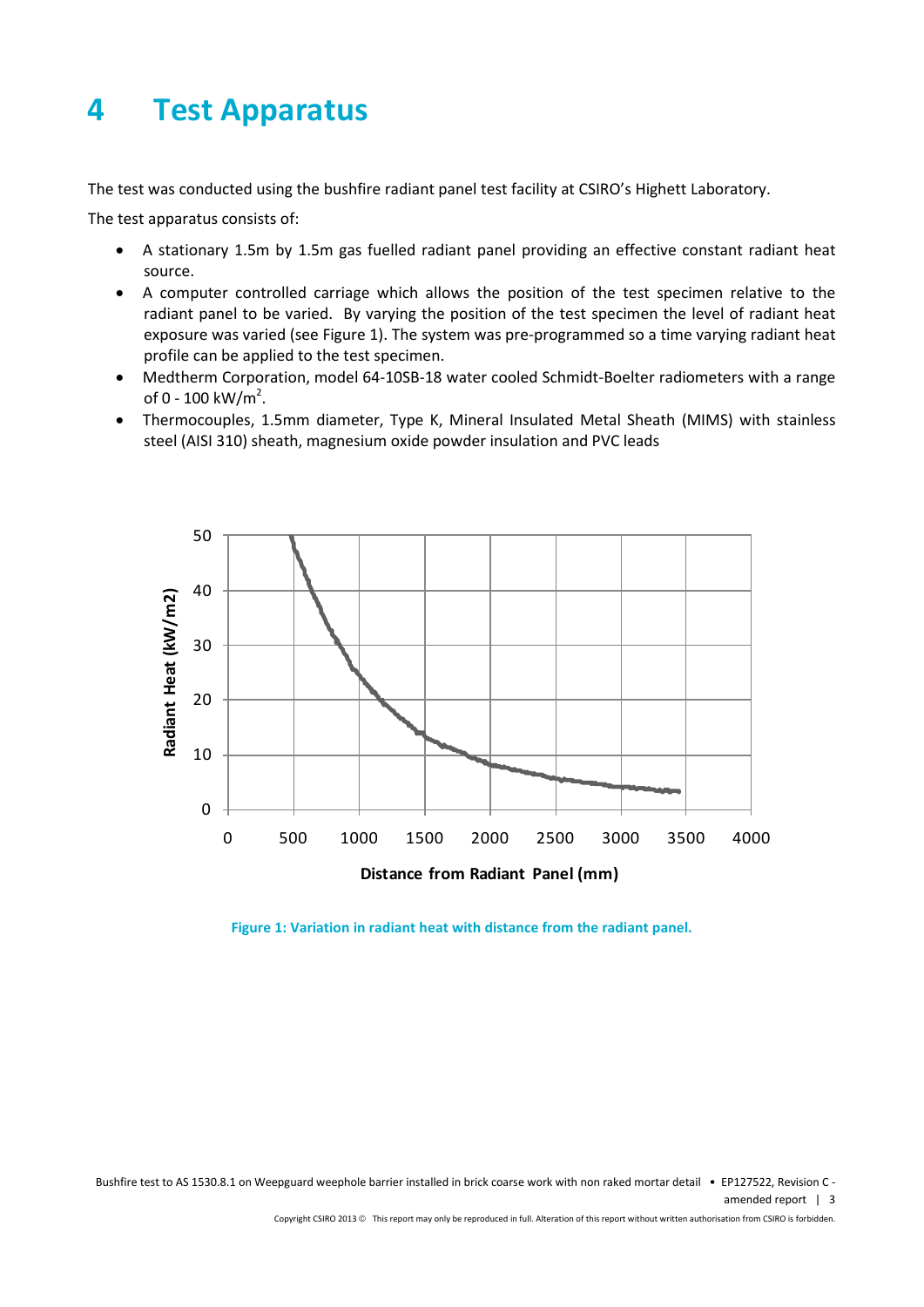# <span id="page-7-0"></span>**5 Specimen Installation**

#### **Date of receipt of the specimens and commencement of conditioning:**

The material was received at CSIRO on 23 $^{rd}$  August 2012 and conditioned till the day of the test 13<sup>th</sup> September 2012.

#### **Date of installation:**

The specimen was installed by the client and CSIRO staff on the day of testing, 13<sup>th</sup> September 2012.

#### **Installation technique:**

The Weepguard weephole barrier (Figure 2) was installed in an approximate 1m wide three coarse high section of structural brick wall with non raked coarse work (See Figure 3). The Weepguard was installed in the weephole penetration in the second coarse as is typical in building applications in the middle section of the wall (See Figure 3). The Weepguard/wall specimen was mounted onto the test carriage so that the Weepguard specimen was aligned with the centre of the radiant panel. The wall was positioned approximately 50 mm away from a 4.5 mm thick cement sheet that extended from the base of the wall specimen to the top of the test rig. This created a cavity similar which simulates that behind a brick wall in a building application. The ends of the wall specimen and the top were insulated by filling gaps between the wall and the cement sheet using ceramic blanket as were all other openings (Figure 4).

<span id="page-7-1"></span>

**Figure 2: Weepguard weephole barrier.**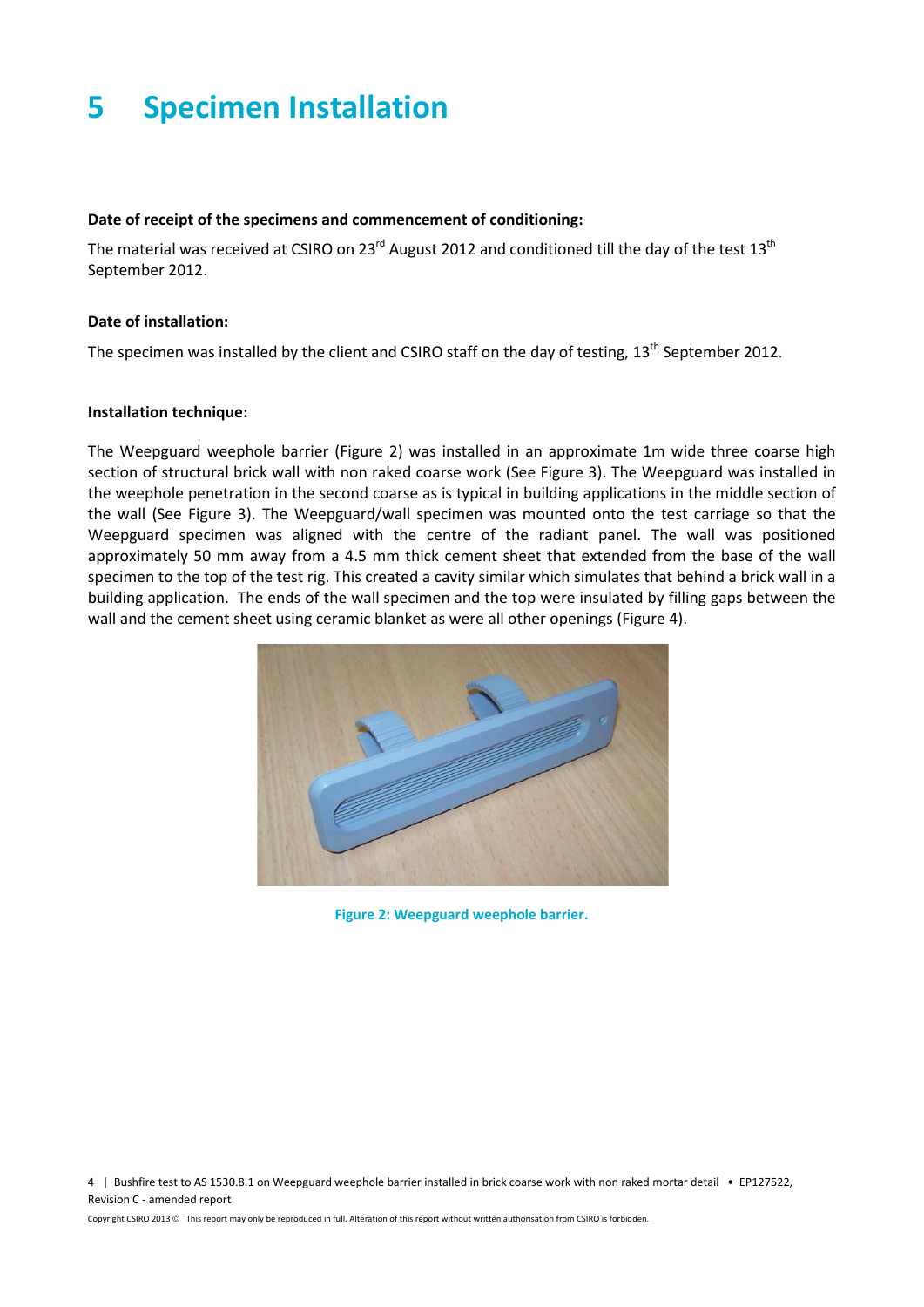

**Figure 3: Weepguard as installed in wall for testing to AS 1530.8.1.**

<span id="page-8-0"></span>

<span id="page-8-1"></span>**Figure 4: Side view of Weepguard/wall specimen installation showing insulation of cavity at the end and top of the sample.**

Bushfire test to AS 1530.8.1 on Weepguard weephole barrier installed in brick coarse work with non raked mortar detail • EP127522, Revision C amended report | 5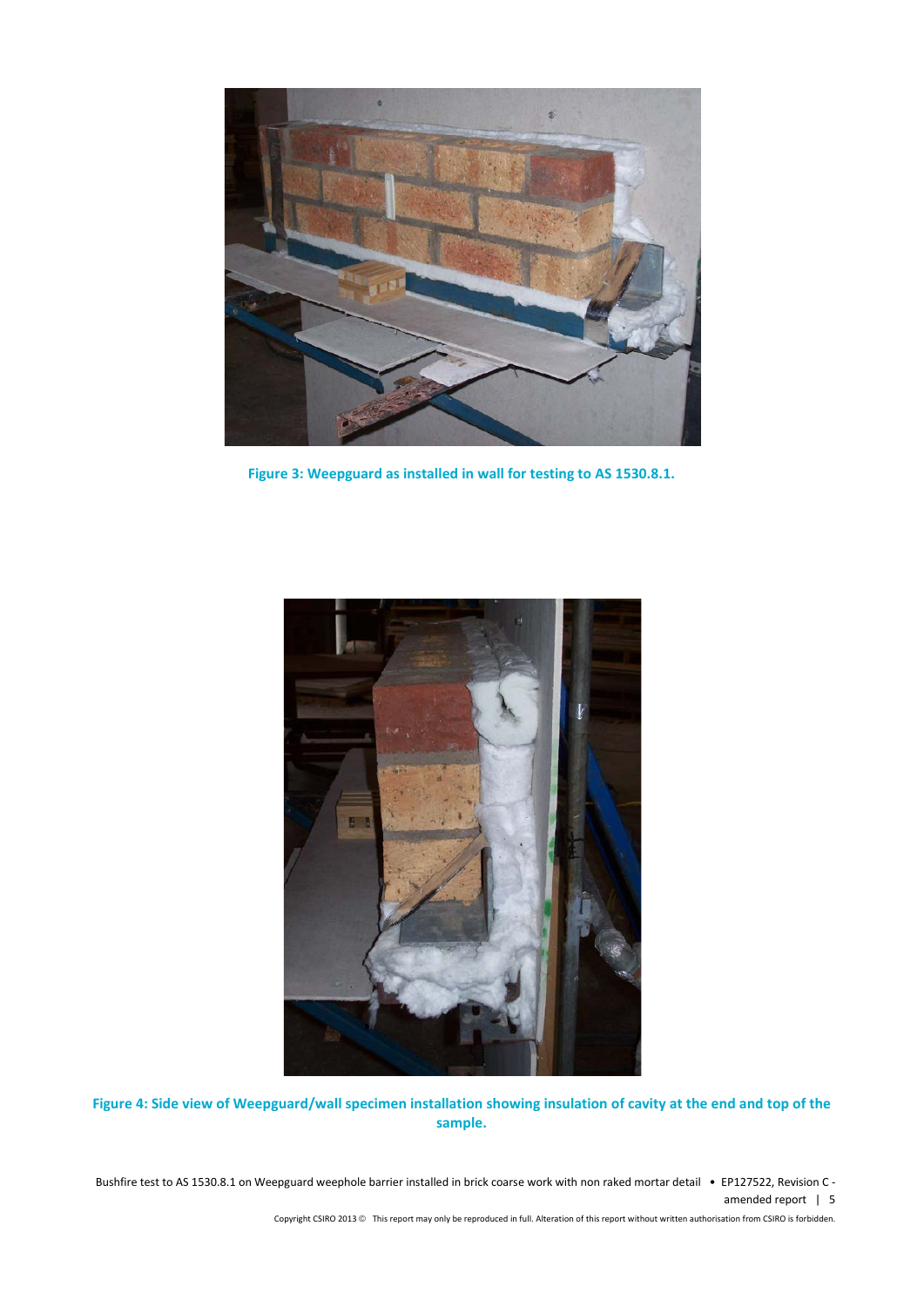### <span id="page-9-0"></span>**6 Test Procedure**

The test procedure is based on AS 1530.8.1<sup>1</sup>and a 12.5kW/m<sup>2</sup> radiant heat exposure (see [Figure 5\)](#page-9-1). The exposure comprises a rapid increase to 12.5 kW/ $m^2$  which was held for 2 minutes before a slow decline. The total time of the radiant heat exposure profile extends to 10 minutes. The lower limit of  $\gamma$ 3kW/m<sup>2</sup> observed in Figure 5 is a limitation of the distance the carriage can be moved away from the radiant panel. To simulate possible embers or foliage fires at ground level below the Weepguard installation, a Class A crib ignition source was placed 100 mm under the installed Weepguard barrier. The crib was placed in position within 15 seconds post its ignition and as per standard the installed Weepguard/wall specimen was then exposed to the radiant heat profile within 15 seconds and this was deemed a the start of the test. Thermocouples were used to measure the air temperature in the weephole cavity directly behind the Weepguard barrier, the air temperature in the cavity formed between the brick wall specimen and the cement sheet, and the temperature of the cement sheet surface (non fire side within formed cavity). Radiometers were placed 365 and 250 mm behind the back face of the cement sheet wall in line with the crib position. Thermocouple installation is shown in Figure 6.



**Figure 5: 12.5 kW/m<sup>2</sup> radiant heat exposure profile.**

<span id="page-9-1"></span>6 | Bushfire test to AS 1530.8.1 on Weepguard weephole barrier installed in brick coarse work with non raked mortar detail • EP127522, Revision C - amended report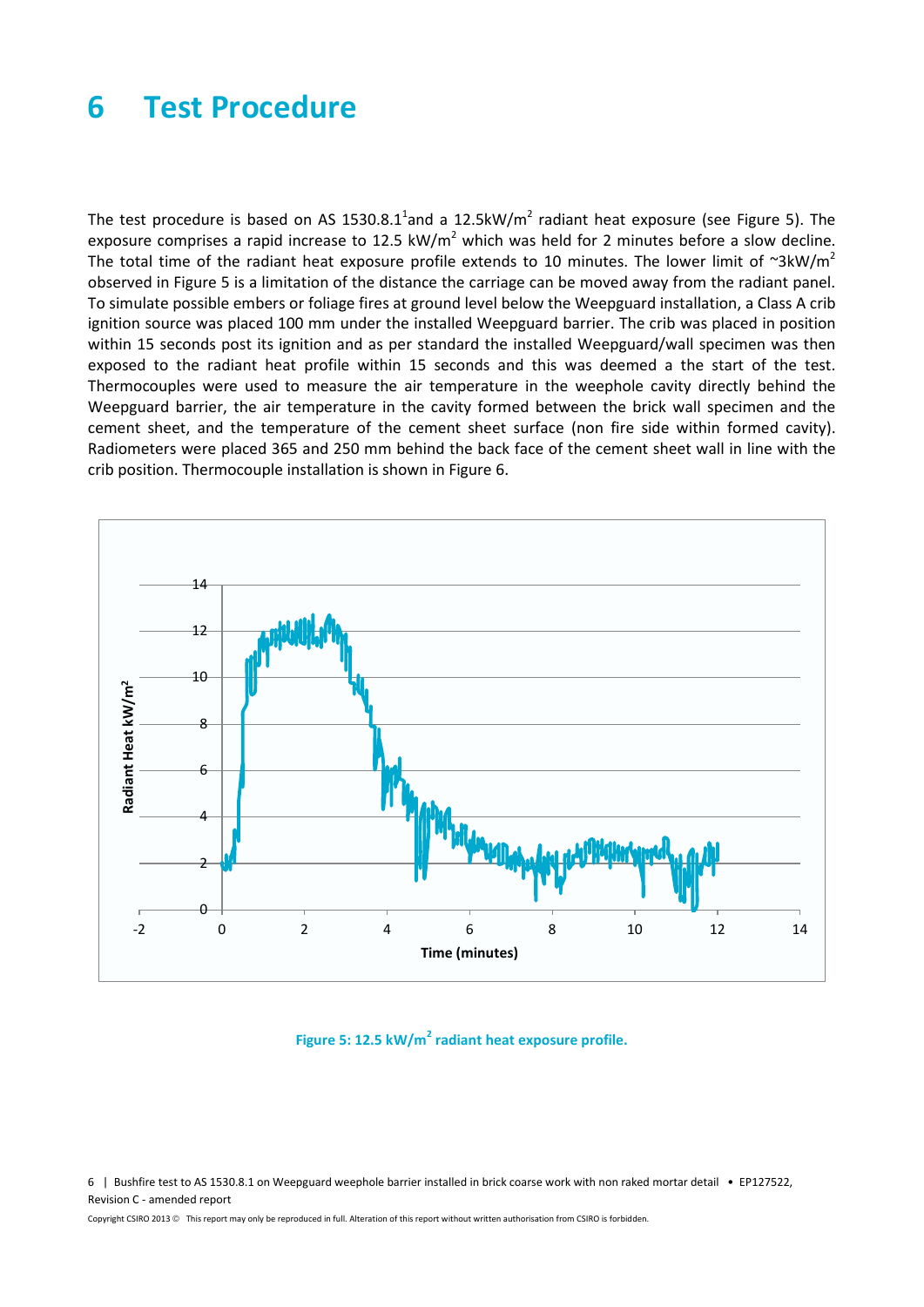

**Figure 6: Thermocouples in weephole cavity and in cavity between cement sheet and brick wall.**

# <span id="page-10-2"></span><span id="page-10-0"></span>**7 Results and Observations**

### <span id="page-10-1"></span>7.1 Temperatures and radiant heat

The temperature values are shown in Figure 7. The main points to be noted are:

- The weephole cavity reached a peak temperature of 40.9°C at  $\sim$  22 minutes.
- The air cavity temperature between the wall specimen and the cement sheet reached a peak temperature of  $26.7^{\circ}$ C at 21.5 minutes.
- Surface temperature on the cement sheet reached a peak temperature of 22.9°C at 24.5 minutes.
- The peak temperatures were post the  $(12.5 \text{kW/m}^2)$  radiant heat phase which finished at approximately 3 minutes.
- Radiant heat flux at 250 mm & 365mm from the non-fire side was measured as less than 0.5kW/m<sup>2</sup>.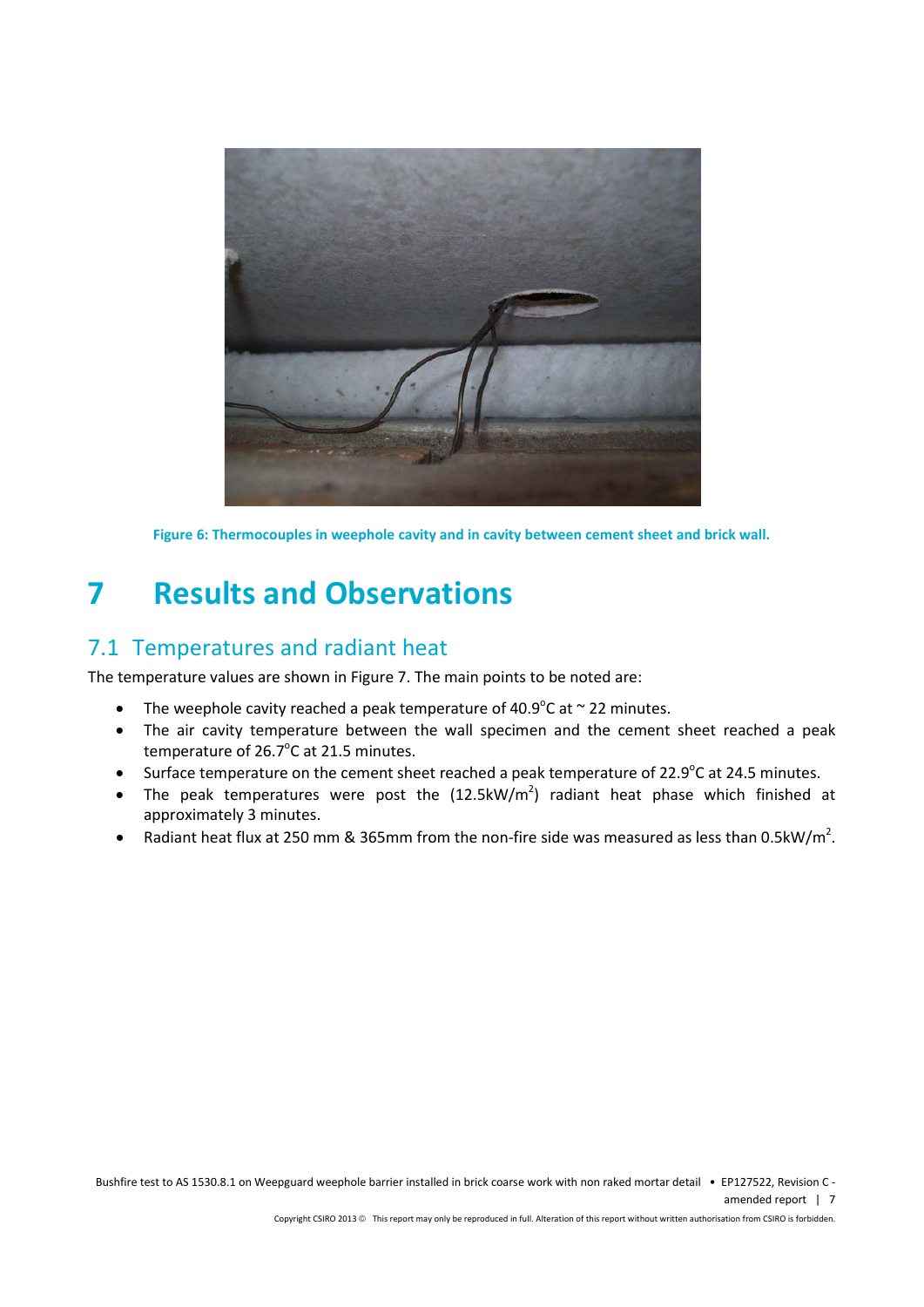

#### **Figure 7: Measured temperatures at the three locations during the test.**

### <span id="page-11-1"></span><span id="page-11-0"></span>7.2 Visual assessment

Photos of the test and post test are shown in Figures 8 to 14.The main points to be noted are:

- The Weepguard barrier did not ignite during the peak (12.5kW/m<sup>2</sup>) radiant heat phase or post this phase for a period of 60 minutes.
- Inspection of the Weepguard barrier after the test reveals the specimen was intact and retained its integrity. Slight lifting of the Weepguard barrier edge at both lower and upper edge had occurred, however this was minimal at less than 2 mm lift and not directly above the weephole cavity and hence the weephole cavity was not exposed in any way (Figure 13).
- The integrated mesh although had signs of deformation and slight melting retained its integrity and the mesh holes size did not increase and in fact slight melting caused some holes to seal. (Figure 13). Post test assessment of the mesh integrity for both a hot and cold Weepguard specimen did not reveal specimen deterioration or any hole enlargement.
- General inspection and assessment of the Weepguard specimen at both the specimen edges and integrated mesh prevented a 3 mm gap gauge from going through.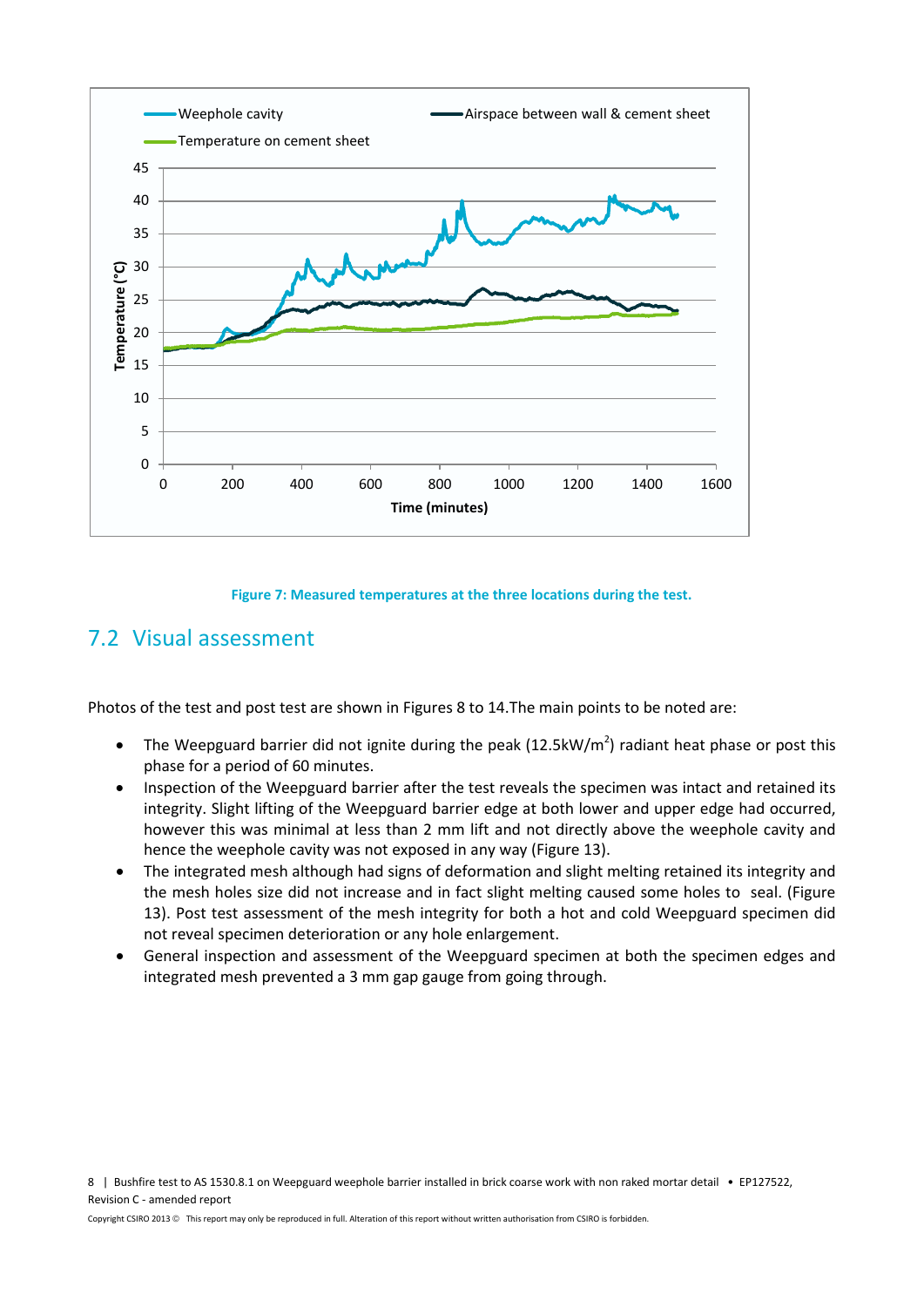

**Figure 8: Test at 30 seconds.**

<span id="page-12-0"></span>

**Figure 9: Test at 4 minutes.**

<span id="page-12-1"></span>Bushfire test to AS 1530.8.1 on Weepguard weephole barrier installed in brick coarse work with non raked mortar detail • EP127522, Revision C amended report | 9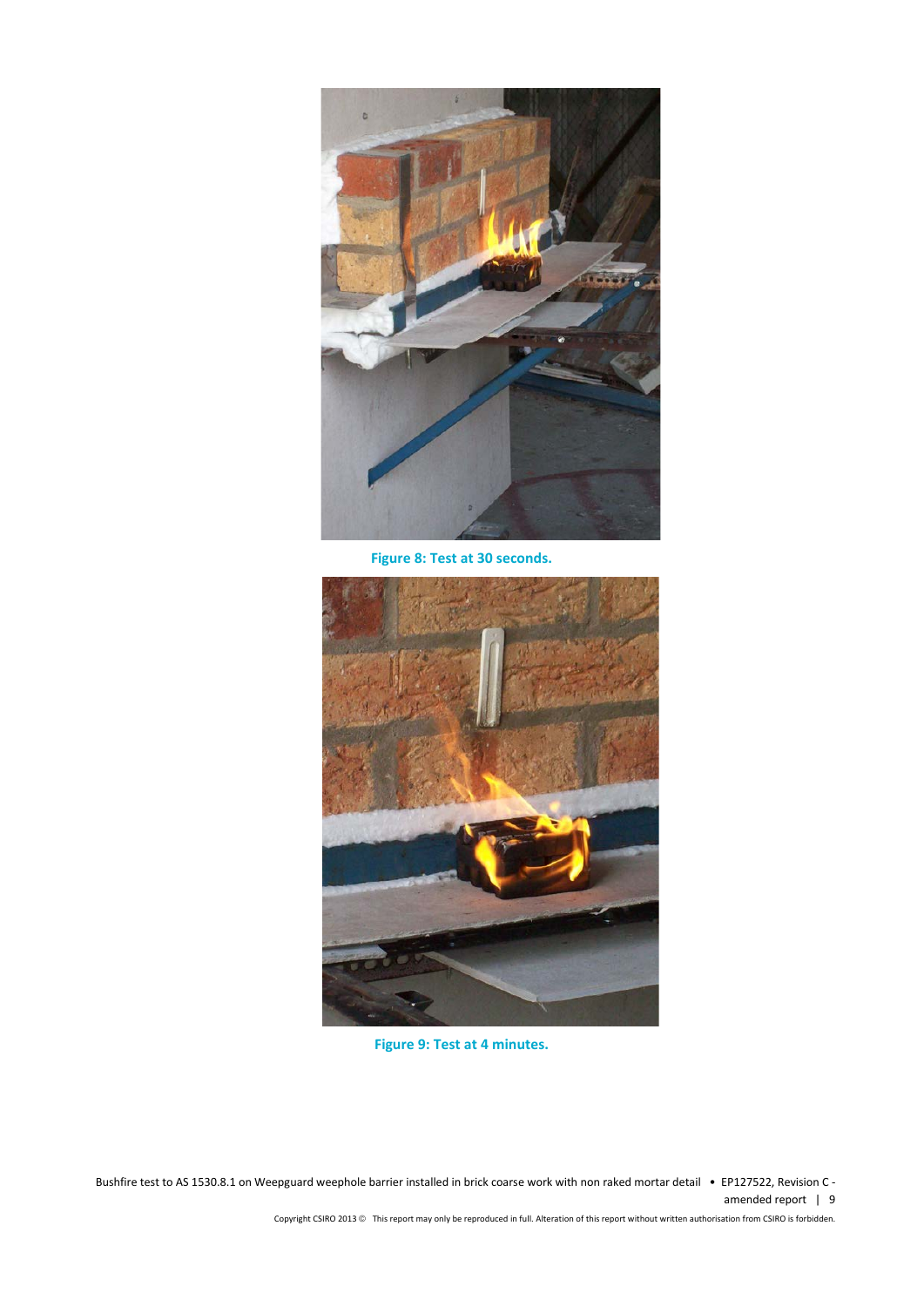

**Figure 10: Test at 7 minutes.**

<span id="page-13-0"></span>

**Figure 11: Test at 13 minutes.**

<span id="page-13-1"></span>10 | Bushfire test to AS 1530.8.1 on Weepguard weephole barrier installed in brick coarse work with non raked mortar detail • EP127522, Revision C - amended report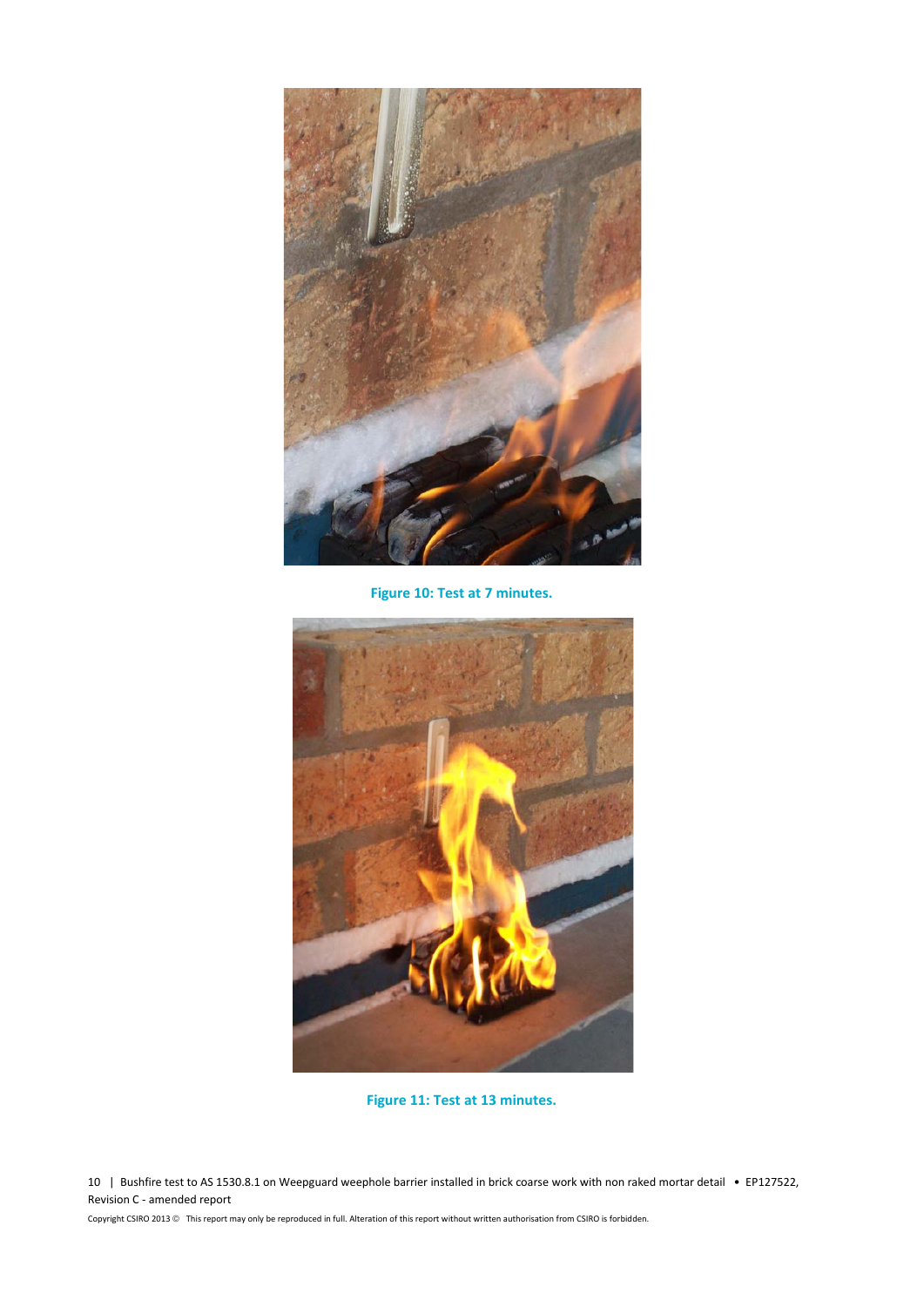

**Figure 12: Weepguard/wall specimen at 20 minutes.**

<span id="page-14-0"></span>

**Figure 13: Post test Weepguard inspection.**

<span id="page-14-1"></span>Bushfire test to AS 1530.8.1 on Weepguard weephole barrier installed in brick coarse work with non raked mortar detail • EP127522, Revision C amended report | 11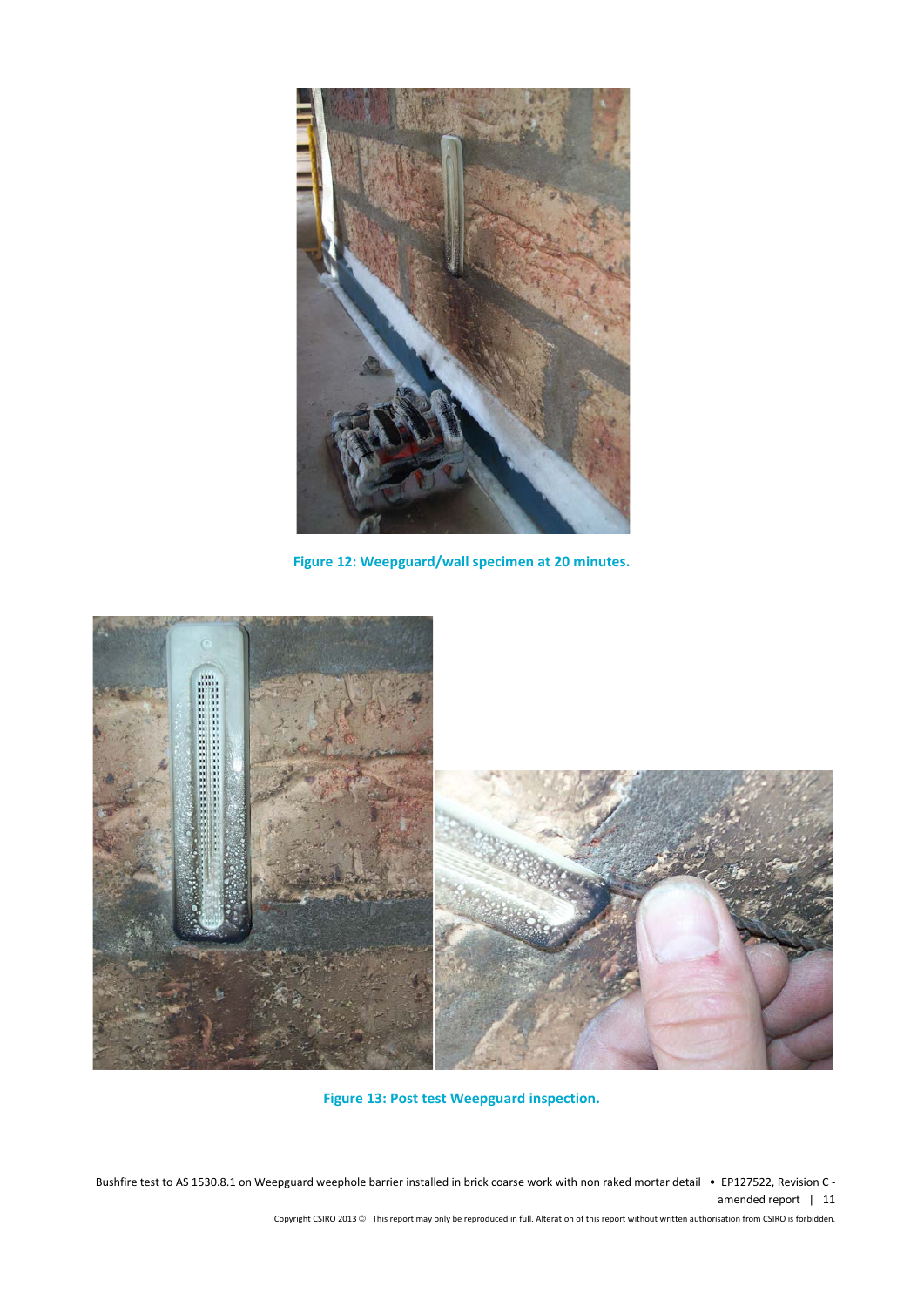

**Figure 14: Post test inspection of Weepguard weephole barrier removed from wall structure.**

<span id="page-15-0"></span>12 | Bushfire test to AS 1530.8.1 on Weepguard weephole barrier installed in brick coarse work with non raked mortar detail • EP127522, Revision C - amended report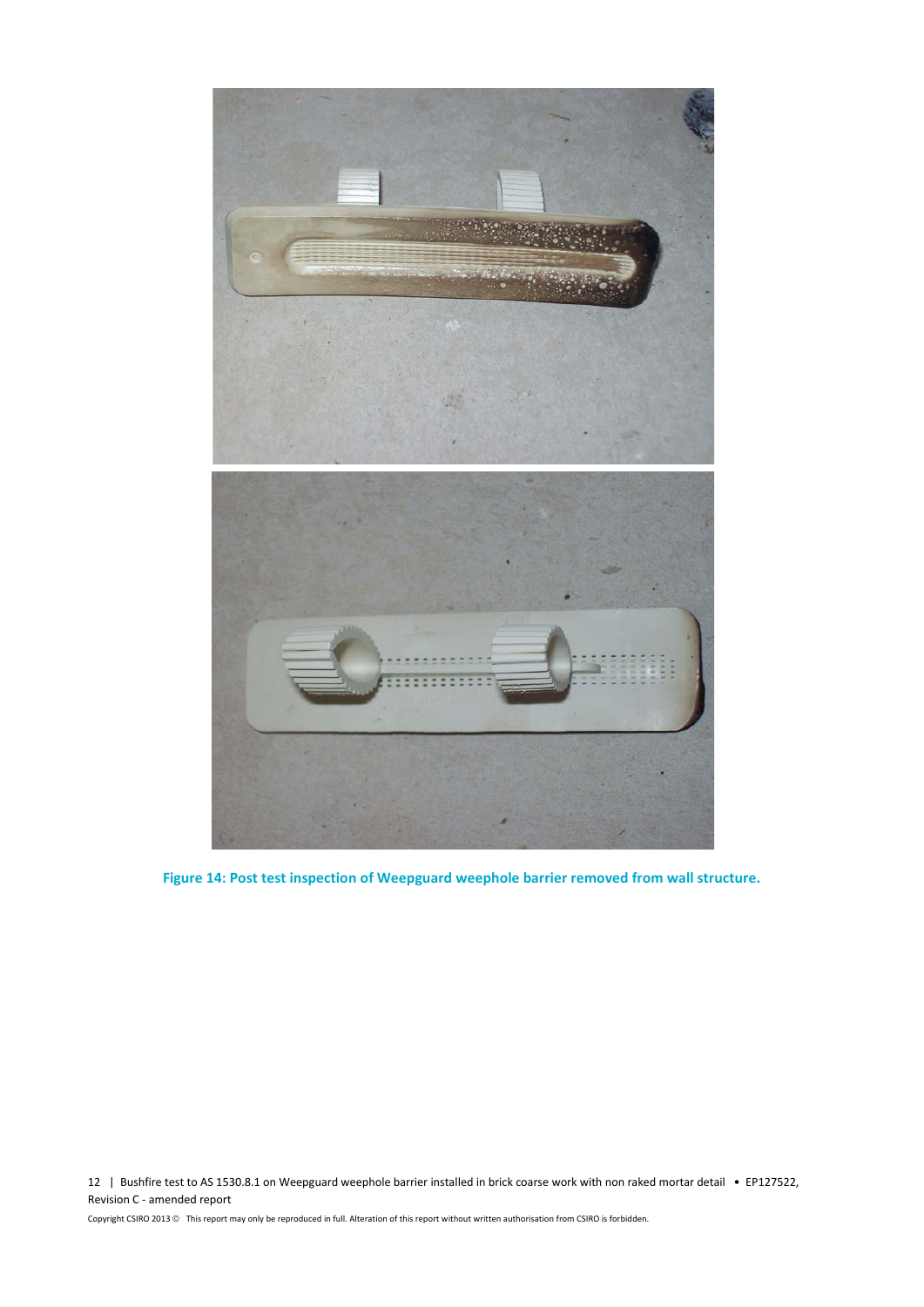# <span id="page-16-0"></span>**8 Conclusion**

The following performance was observed in respect of Clause 14.4 of AS1530.8.1-2007 criteria:

- 1. The Weepguard weephole barrier passed the gap requirement in AS 1530.8.1, formation of through gaps greater than 3mm.
	- No gaps formed which would allow a 3mm diameter rod to pass through.
- 2. The Weepguard weephole barrier passed the flaming requirements in AS 1530.8.1
	- No flaming on the fire-exposed side at the end of the 60 minutes test period.
	- No sustained flaming for 10 seconds on the non-fire side.
- 3. The radiant heat flux from the sample passed the requirements in AS 1530.8.1
	- Radiant heat flux 250-mm from the non-fire specimen, not greater than 3 kW/m<sup>2</sup>between 20 minutes and 60 minutes.
	- Radiant heat flux 365-mm from the non-fire side did not exceed 15 kW/m².
- 4. All temperatures measured during the assessment passed the requirements in AS 1530.8.1
	- mean and maximum temperature rises were not greater than 140K and 180K, respectively on the non fire side during the 60 minute test.
	- mean and maximum temperature of internal faces including cavities did not exceed 250°C and 300°C respectively between 20 minutes and 60 minutes after commencement of test.

The Weepguard weephole barrier, as part of an overall wall/building system as described in Section 5, when tested at BAL 12.5 in accordance with Clause 20 of AS1530.8.1-2007, met the requirements of the specified criteria in Clause 14.4 of AS1530.8.1-2007. This qualification is specific and only applies to brick coarse work (as described in Section 5) constructed using non raked mortar detail in the area of application of the barrier. The results do not apply to a masonry wall that uses raked mortar work in the area of application of the barrier.

The results of this fire test may be used to directly assess fire hazard, but it should be recognised that a single test method will not provide a full assessment of fire hazard under all fire conditions.

This approval does not extend to any modification of the specified system. This approval cannot be applied to another product of similar nature by analogy.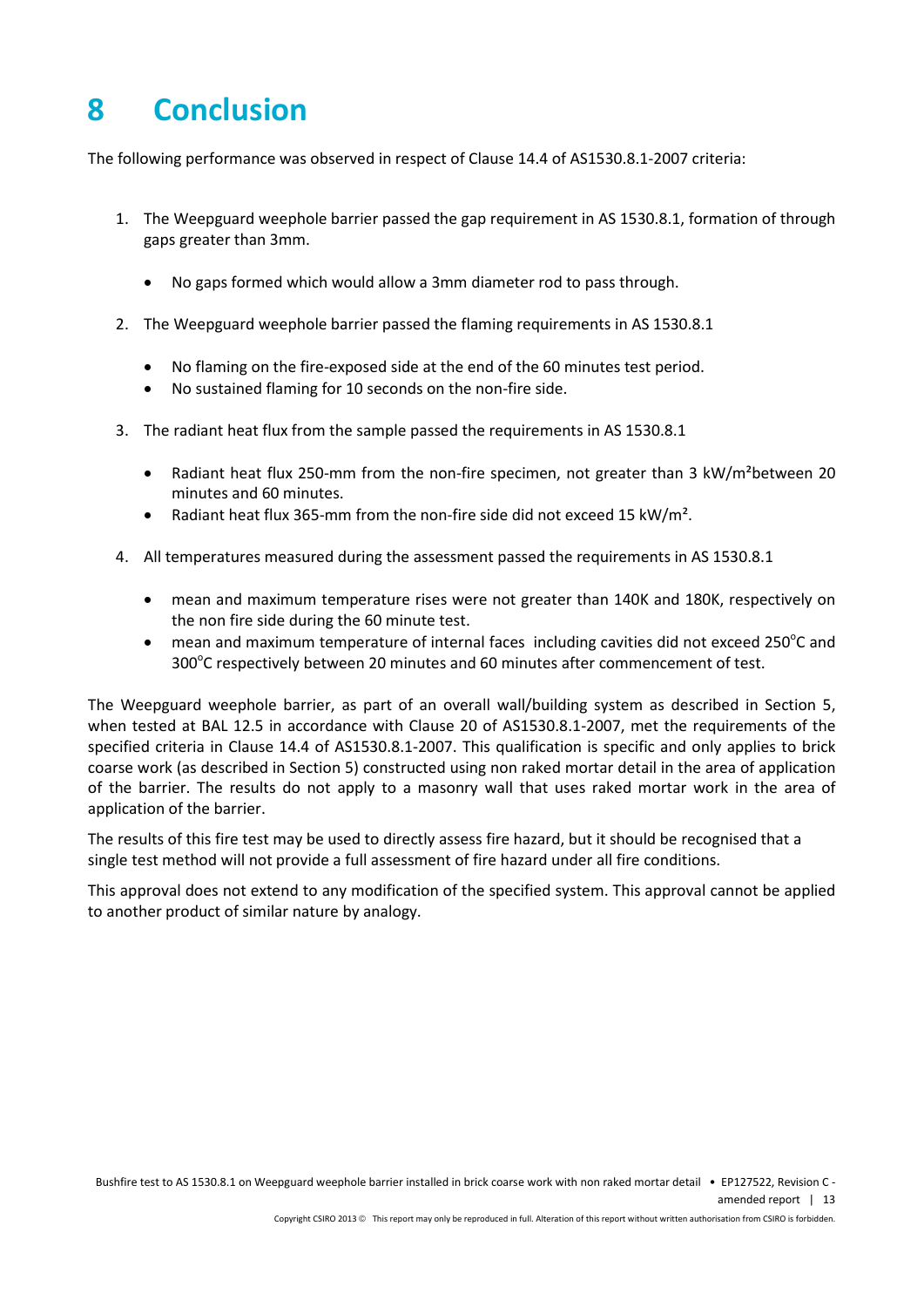# <span id="page-17-0"></span>**9 Limitations**

The test results relate only the behaviour of the specimens of the product under the particular conditions of test: they are not intended to provide a full assessment of fire hazard under all fire conditions.

The test results relate only to the specimen of the product in the form in which they were tested. Small differences in the composition or thickness of the product may significantly affect the performance during the test and will therefore invalidate the test results. It is the responsibility of the supplier for the product to ensure that the product which is supplied is identical with the specimens which were tested.

The specification and interpretation of fire test methods are subject of ongoing development and refinement. For these reasons it is advised that the relevance of test reports older than 5 years should be considered by the reader and user of results.

This report may only be reproduced in full. Alteration of this report without written authorisation from CSIRO is forbidden

No measurement of uncertainty has been determined.

### <span id="page-17-1"></span>**10 References**

1. Standards Australia (2007), "Methods for fire tests on building materials, components and structures part 8.1: Tests on elements of construction for buildings exposed to simulated bushfire attack – Radiant heat and small flaming sources AS 1530.8.1', Standards Australia.

LAST PAGE OF REPORT